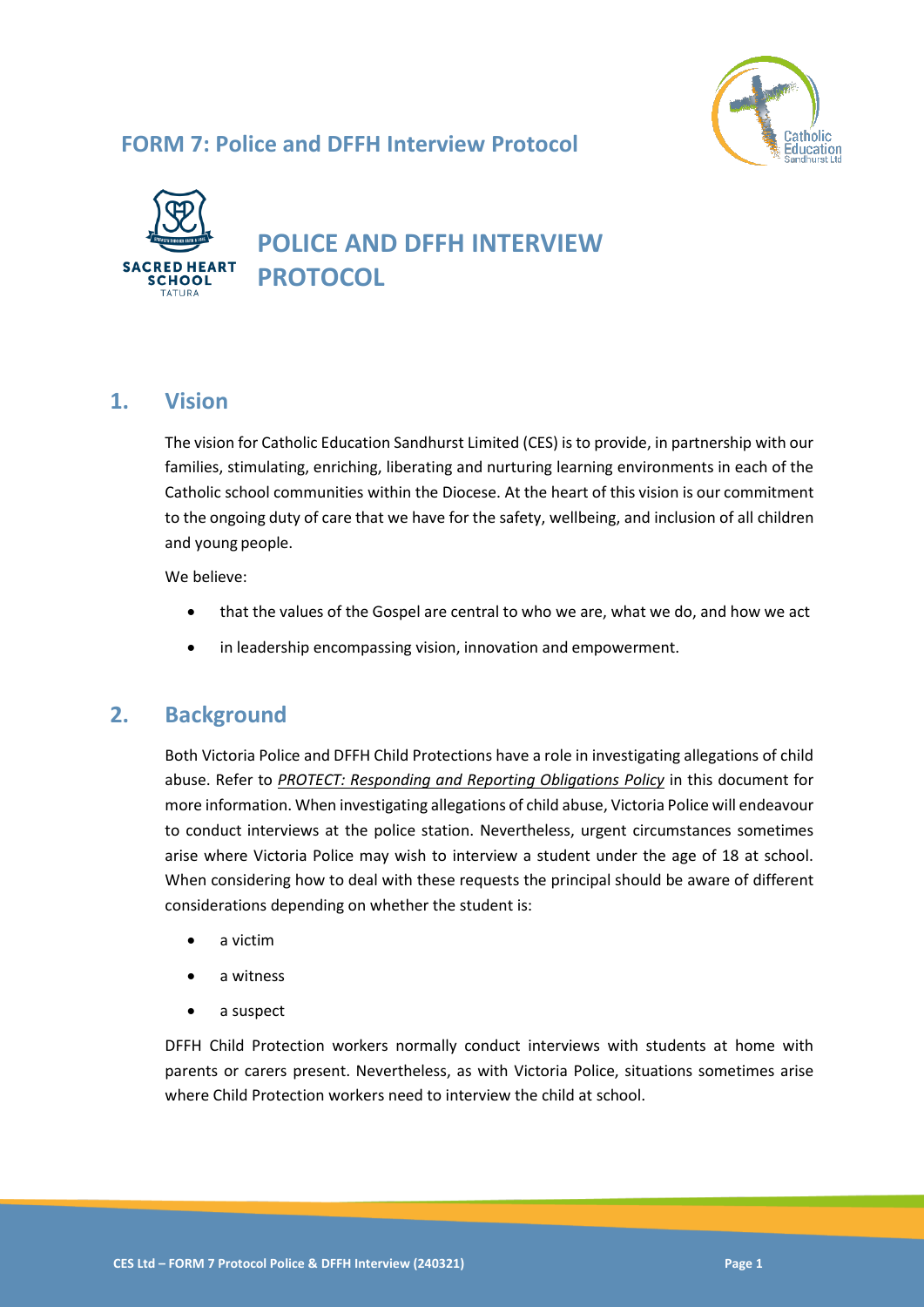### **3. Purpose**

These protocols were written to assist principals or relevant school staff to understand and comply with legal requirements when a request is made by Victoria Police or DFFH Child Protection workers to interview students at school with regard to child safety incidents.

### **4. General Protocols**

Principals must:

- facilitate interviews requested by Victoria Police when deemed a matter of urgency or necessity
- facilitate interviews requested by DFFH Child Protection workers when deemed a matter of urgency or necessity
- advise children or young people of their right to have an independent supportive adult, parent or carer present at such an interview.

*Note: An independent supportive adult may be the principal or a teacher as long as a conflict of interest does not exist. From a practical perspective, this might include a situation where the principal or teacher is related to the perpetrator of the child safety incident, the child is a family member, or the principal or teacher may be the perpetrator* 

- arrange for the child to choose an independent supportive adult to be present
- balance their obligation to protect the rights of students with their obligation to assist Victoria Police and DFFH Child Protection in their exercise of duty
- ensure there is someone acting as an independent supportive adult for students interviewed at school by Victoria Police or DFFH Child Protection workers
- observe confidentiality at all times in the management of a mandatory reporting or criminal case.

If legal assistance is required, contact the relevant member of the CES Ltd Executive Leadership Team in the first instance.

**Important: Neither Victoria Police nor DFFH Child Protection are permitted to interview a student at school unless someone is acting as an independent supportive adult for that student.** 

#### **Contacting Parents/Carers Prior to Victoria Police or Child Protection Interviews**

In many cases where it is suspected that a child has been or is at risk of being abused, it is extremely important that parents/carers are notified as soon as practicable. This enables parents/carers to take steps to:

- prevent or limit their child's exposure to further abuse
- ensure that their child receives the support they require.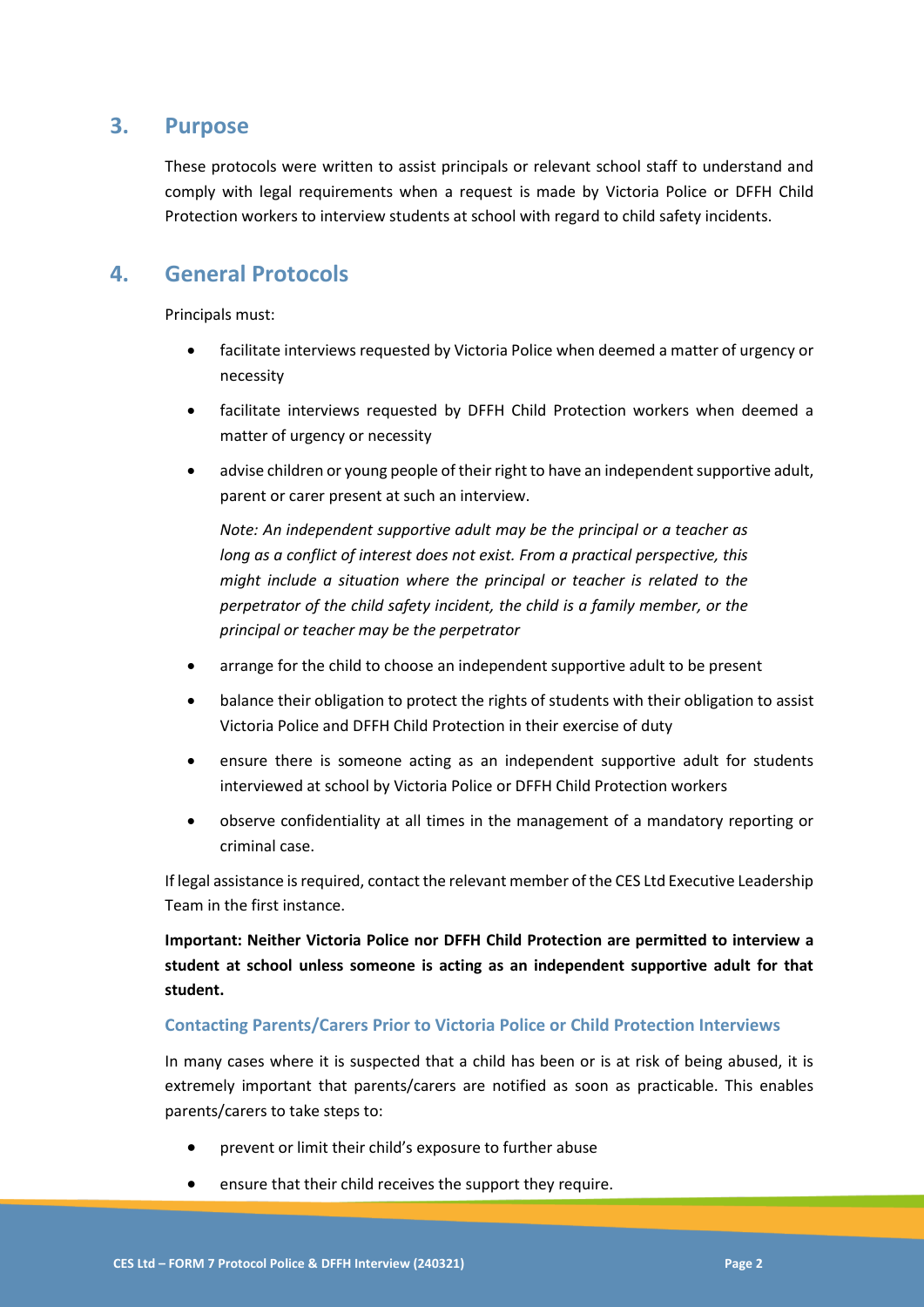Nevertheless, there are some circumstances where contacting parents/carers may place a child at greater risk. This is why, before contacting parents/carers, **the principal (or delegate) must contact Victoria Police or DFFH Child Protection** (depending on who the report was made to). They will advise the principal (or delegate) about whether it is appropriate to contact parents/carers at this stage.

#### **Student as a Victim or Witness**

When principals facilitate interviews involving students who may be victims or witnesses, they should:

- support and encourage the student to provide as much information as possible
- inform the student that a note of the circumstances and the content of the interview will be made and communicated to their parents/carers as soon as possible, unless doing so causes a risk of abuse (including family violence).

If Victoria Police request an interview with a student who has allegedly been abused by another child, this should preferably be done in the presence of the student's parents/carers or another independent supportive adult who is not a school staff member.

If Victoria Police request an interview with a student who has allegedly been abused by another child, this should preferably be done in the presence of the student's parents/carers or another independent supportive adult who is not a school staff member.

An 'independent adult' is defined as a person aged 18 years or over who is not directly connected to the school or to the case being investigated by Victoria Police. For example, a social worker, doctor or nurse, volunteer from the local community (e.g. a youth leader) or legal representative.

If the matter is urgent and the school is unable to find an independent adult, or if the school is unsure about who an independent adult may be in a particular context, the school should seek advice from the relevant of the CES Ltd Executive Leadership Team.

The table (next page) advises how principals should determine when to grant an interview request with a student who may be a victim or witness.

| When the principal:                                                                       | Then the principal should:                                                                                                                                                                              |
|-------------------------------------------------------------------------------------------|---------------------------------------------------------------------------------------------------------------------------------------------------------------------------------------------------------|
| receives a request for a<br>student to be interviewed at<br>school                        | ensure the child's parents/carers are present where it is<br>practical and appropriate. If a parent/carer cannot be<br>present, an independent supportive adult must be present<br>during the interview |
| receives a request for a<br>student to be interviewed at<br>school without parents/carers | allow the interview, if there are reasonable grounds to<br>exclude the parents/carers from the interview.<br>E.g., The interview relates to an allegation of abuse                                      |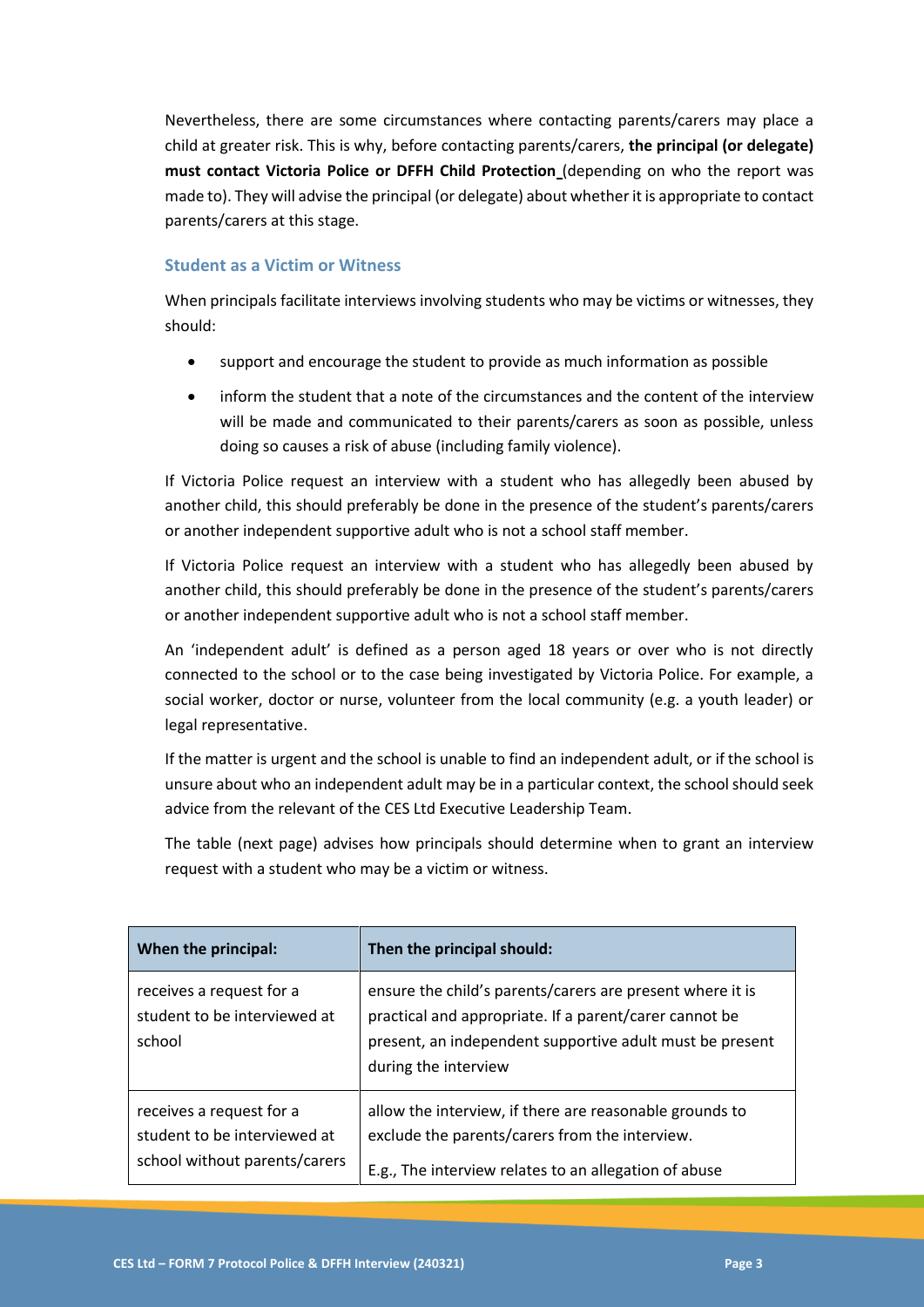| present                                                                                                        | involving members of the student's family or a person with<br>some relationship to the family, and the student is<br>supported by an independent adult                                                |
|----------------------------------------------------------------------------------------------------------------|-------------------------------------------------------------------------------------------------------------------------------------------------------------------------------------------------------|
| Is satisfied that urgent action<br>is necessary and cannot<br>contact the parents/carers                       | allow the interview, with the principal (or suitable delegate)<br>representing the parents/carers, so long as a conflict of<br>interest does not exist.                                               |
| or<br>the parents/carers do not<br>agree                                                                       | If a conflict exists, an independent supportive adult must be<br>present. This may be a senior staff member at the school.                                                                            |
| Is not satisfied that immediate<br>action is required                                                          | only allow the interview when a parent/carer or their<br>nominee is present, or the parent/carer authorise the<br>principal to act as their representative                                            |
| Is informed that a number of<br>students need to be<br>interviewed in order to<br>identify potential witnesses | only allow the interview:<br>to identify witnesses for further interviews<br>to take place with a parent/carer or suitable delegate<br>authorised by parents/carers to act as their<br>representative |

#### **Student as a Suspect**

Victoria Police cannot question a student under 18 years of age who is suspected of committing a crime, unless a parent of carer is present. If a parent or carer is not available and the principal is satisfied the matter is urgent, an independent supportive adult must be present.

If Victoria Police asks to speak with a student under 18 years of age who has allegedly abused another child, this should be done in the presence of the student's parents/carers or another independent supportive adult who is not a school staff member.

An 'independent adult' is defined as a person aged 18 years or over who is not directly connected to the school or to the case being investigated by Victoria Police. For example, a social worker, doctor or nurse, volunteer from the local community (e.g. a youth leader) or legal representative.

If the matter is urgent and the school is unable to find an independent adult, or if the school is unsure about who an independent adult may be in a particular context, the school should call the relevant member of the CES Ltd Executive Leadership Team.

A student suspect must be given the chance to talk to their parent/carer or an independent adult in a place where they won't be overheard (sections 464E of the *Crimes Act 1958* (Vic)).

**Nevertheless, Victoria Police does not have to wait until the parent, carer or independent adult is present where:**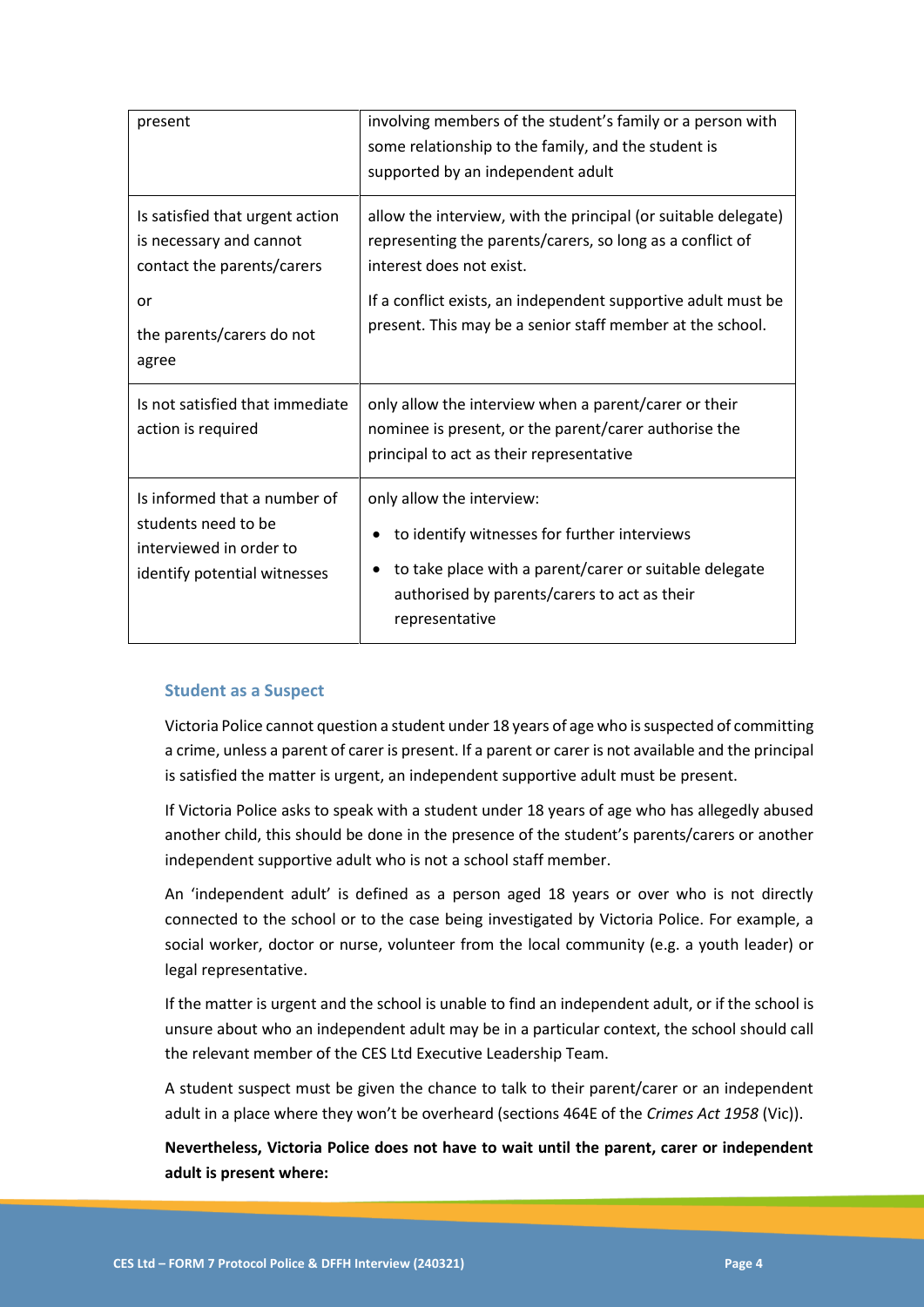- communication would result in the escape of an accomplice or the destruction of evidence
- the safety of other people means that questioning should not be delayed.

Victoria Police will not interview a student who has allegedly abused another child at school, without a parent or carer present unless the situation is very urgent or extreme.

When advised by Victoria Police that a student suspect is to be interviewed, the principal must:

- try to advise the parents/carers of the situation unless otherwise advised by Vitoria Police
- inform the student that a note of the circumstances and the content of the interview will be made and communicated to their parents/carers as soon as possible
- ensure that and independent supportive adult is present at the interview if the student's parents/carers are unavailable.

In cooperating with a legitimate request from Victoria Police, the principal should always consider:

- their duty of care to the student
- their duty of care to all other students at the school
- the rights of the parents/carers.

#### **Acting in the Absence of Parents and Carers**

The table next page advises how principals should act in the absence of parents/carers

| When the parents/carers:                                                                                                                                                           | Then the principal should allow the interview if the<br>questioning of investigation: |
|------------------------------------------------------------------------------------------------------------------------------------------------------------------------------------|---------------------------------------------------------------------------------------|
| cannot be present because<br>they:<br>cannot be contacted<br>$\bullet$<br>have not authorised<br>$\bullet$<br>the principal or their<br>delegate to act as<br>their representative | Is urgently necessary to avert injury to others or a<br>miscarriage of justice        |
| do not agree with the<br>interview                                                                                                                                                 | Is so urgent for the safety of other people that it should<br>not be delayed          |
|                                                                                                                                                                                    |                                                                                       |

#### **Duties of Employees as Parent/Carer Representatives**

The table below advises how employees should conduct themselves when acting as a support person for students during interviews.